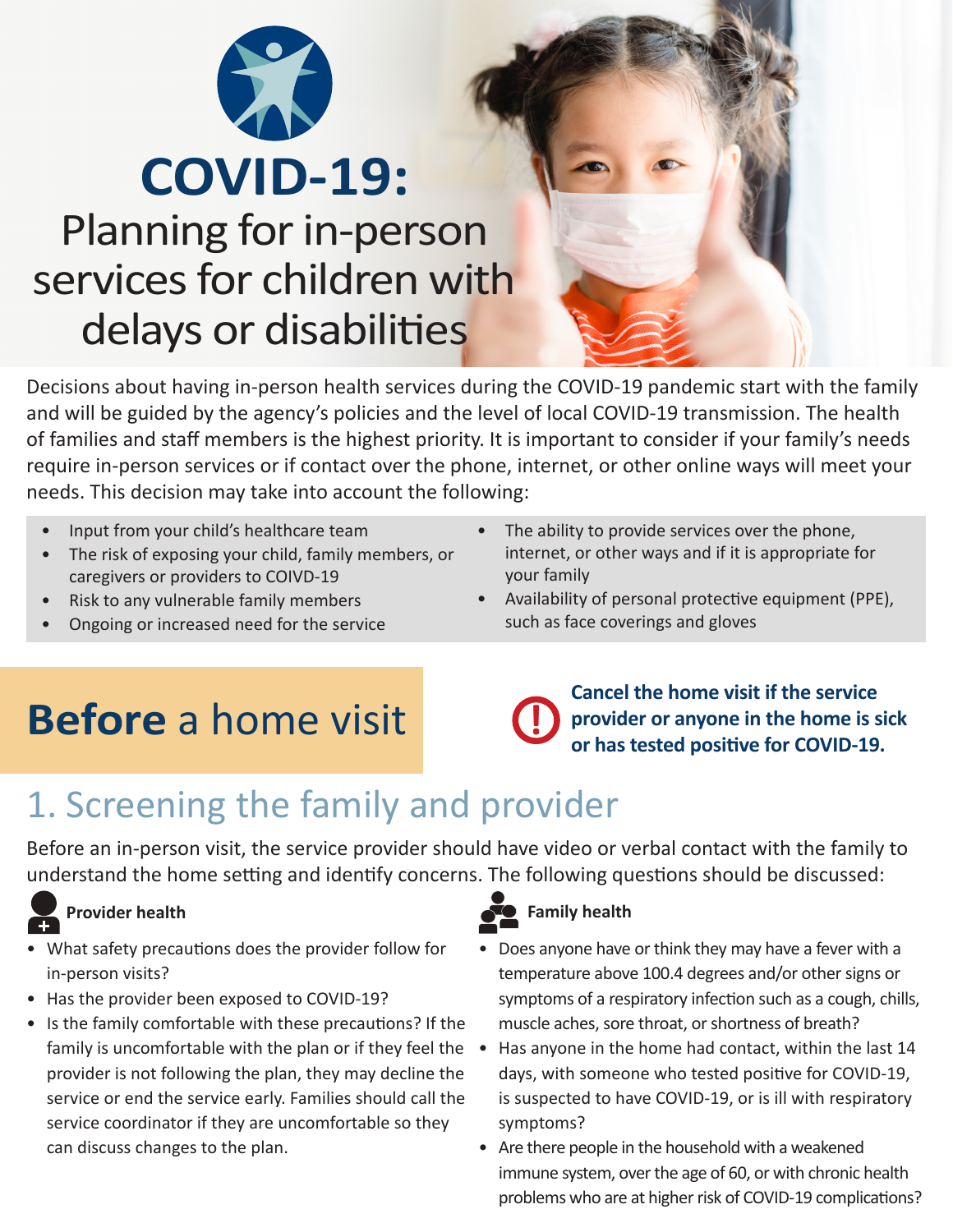# 2. Identify a safe space

- If possible, meet with your service provider outside.
- Decide on an area in your home where you will meet with your service provider.
- Choose an area of your home that is comfortable for you. Try to use as few rooms as possible.
- Set up the supplies in that area ahead of time so your service provider doesn't need to go to other parts of your home.

## 4. Prepare yourself

- Wash your hands for 20 seconds with soap and water before your service provider arrives. Use hand sanitizer if soap and water are not available.
- After washing your hands, put on your face covering if you have one.
- Children under age 2 should not wear face coverings.

### 3. Prepare the space

- If you are able, clean and disinfect commonly touched objects in that area such as doorknobs, counter tops, and other surfaces where you will be meeting with your service provider.
- If other members of your household will be home, ask them to not enter the area while your service provider is in your home.



# **During** a home visit



- Wear a mask or fabric face covering. See "Considerations for wearing face coverings" below for tips and exceptions to wearing face coverings.
- To the extent possible, everyone should stay 6 feet apart throughout the visit.
- Household members not directly involved in the service should remain in other parts of the house.
- Do not touch your eyes, nose, or mouth. If you do touch your face, make sure you wash your hands before and after.

# **After** a home visit

- Clean and disinfect items used during the home visit and any commonly touched surfaces or objects in the area where you met with your provider.
- Wash your hands with soap and water for at least 20 seconds.